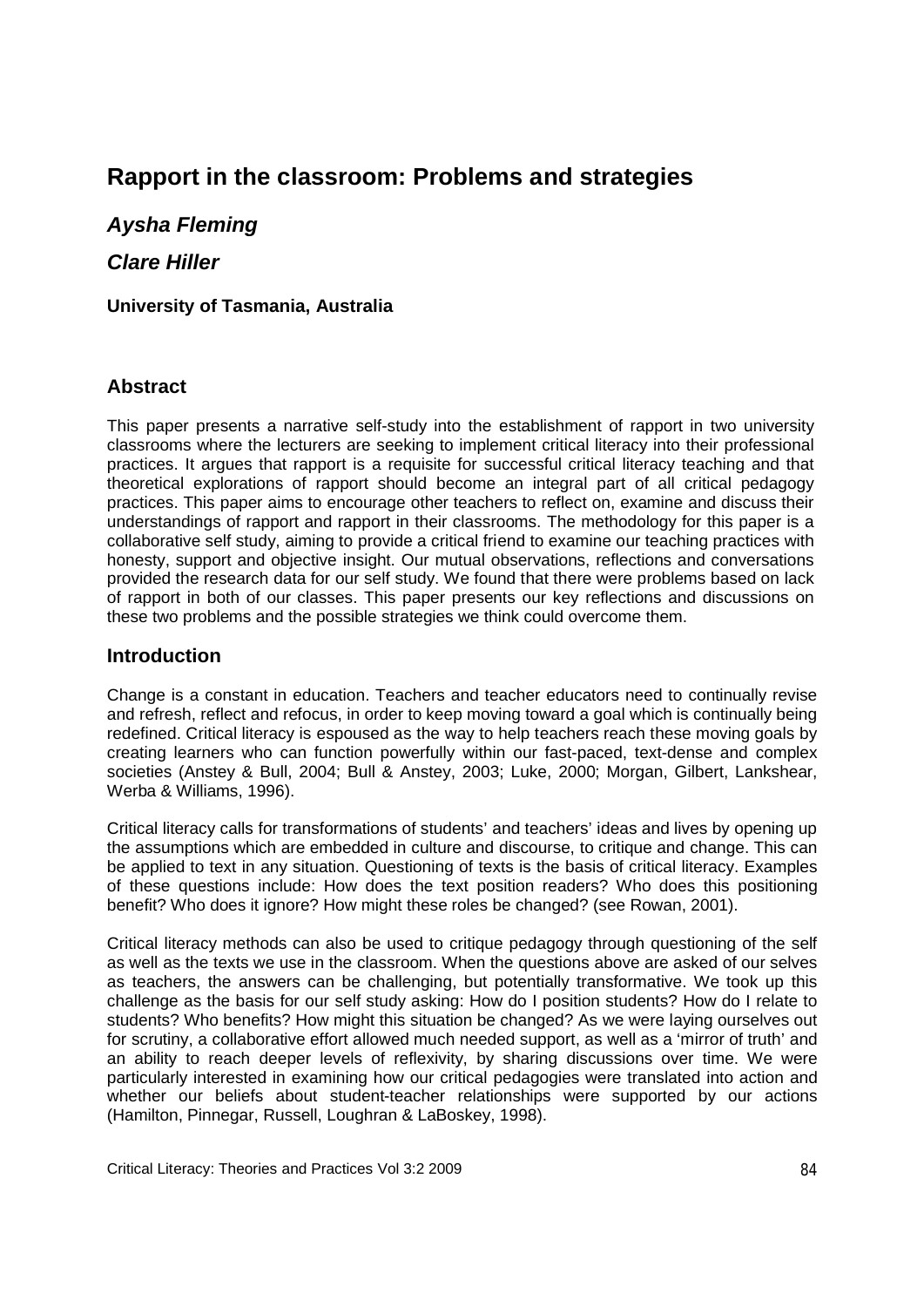In the literature about teaching, an "explicit focus on relationships is relatively infrequent" (Lighthall, 2004, p. 206). Yet all teaching rests on relationships and how to establish and maintain classroom relationships in the best possible manner is an often taken for granted area of theoretical discussion that needs to be more clearly detailed. This successful teacher-student relationship that supports critical literacy objectives is what we term rapport. We believe that rapport is essential for all teaching, and especially for critical literacy approaches, yet theories and strategies of rapport are under developed. As many acknowledge, "the problem with rapport is that, whereas it is clearly important it is notoriously difficult to define or quantify" (Scrivener, 1994, p. 7). This paper discusses our conceptualisations of rapport, not to come up with an all encompassing definition, but to report our experiences in a way that might prompt others to reexamine their classroom atmosphere and reignite a theoretical focus on rapport.

To examine what our conceptualisations of rapport within critical literacy practices might look like, we looked at the relationships in our own classrooms. In the process of this research we positioned ourselves on a spectrum, taking up different positions at different times including that of: teacher, student, colleague, peer, supporter, advisor and critic. Rapport building is a complex phenomenon that we often undertake 'automatically' without critical engagement of the particular effects or reasonings. This article aims to take the reader on a narrative journey as we unpack our assumptions about what rapport is, how to establish it and what makes it successful.

# **Methodology**

Our interest in classroom relationships requires a method of research that enables study of the self as 'text' to critique. The method that seemed most appropriate to us is self study, described by Loughran (2004a) as the development of knowledge about oneself, teaching and learning. Self study has its roots in many transformational reforms in education including an overall move away from quantitative research towards more qualitative approaches (Bullough & Pinnegar, 2001). This is particularly suitable for educational research as "the researched and the researcher are inextricably linked" (Loughran, Hamilton, LaBoskey & Russell, 2004, p. 3). As teachers, we are both the objects and instruments of our research and therefore we need specialised techniques that enable such a study. Self study has been used for many years as a research methodology for improving teaching and generating new understandings by examination of the beliefs and actions of teachers embedded within the context of their teaching (Louie, Drevdahl, Purdy & Stackman, 2003). However it is not often linked with critical literacy, although the two share similar goals of revealing assumptions and normalised practices, and opening spaces for transformation. Self study and critical literacy both aim to provide fresh insights and alternative perspectives: "self-study in teaching and teacher education practices … is driven by an underlying purpose that is embedded in a need to link teaching and research in meaningful ways and to view the practices associated with both from differing perspectives" (Loughran, 2004b, p. 162). Similarly, critical literacy: "enables teachers, students and communities to explore alternative ways of structuring practice around texts to address new social, economic, technological and cultural contexts" (Luke & Freebody, 1999). Therefore, self study and critical literacy have the potential to be used together to create useful insights into alternative perspectives on teaching, for a whole range of purposes.

For our first foray into this style of research we decided to work together to help each other through the self study process and to enhance our ability for openness, collaboration and reframing (Hamilton et al., 1998). We employed the techniques of mutual observation, critical discussion and reflection. We drew our findings from journal notes of classroom observations, letters of recollections, discussions of events and of our readings as well as overall reflections. For ease of sharing, transparency and recording, and as these data forms are also "the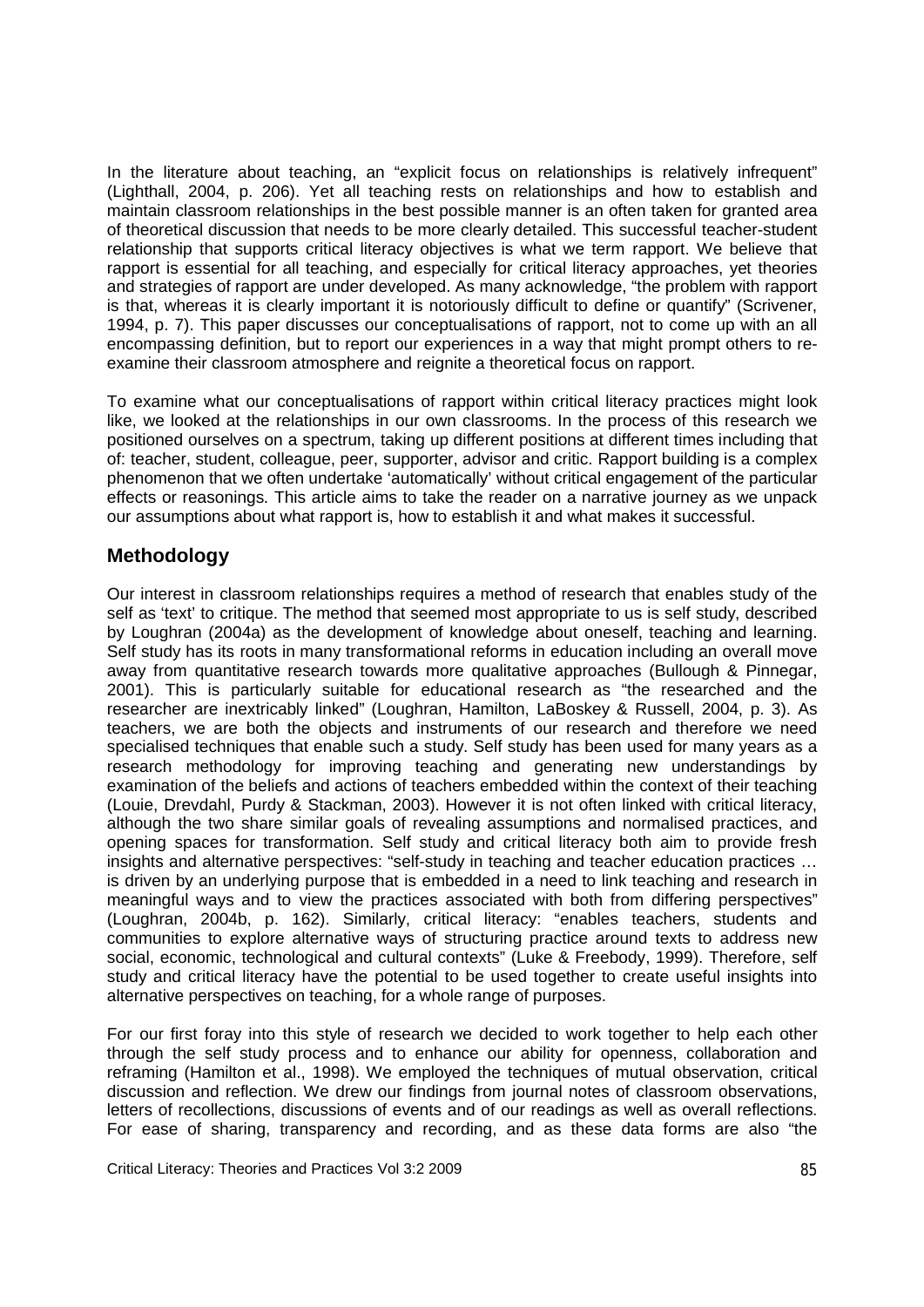dominant forms of self-study" (Bullough & Pinnegar, 2001, p. 13) our journals took the form of emails. These methods enabled us to become a critical friend for each other. The role of a critical friend in self study is important to provide support, objectivity, encouragement and insight (Pressick-Kilborn & te Riele, 2008), as well as to share the otherwise potentially lonely process of this style of research.

We agreed with Loughran, Berry & Corrigan (2001) that critical reflection of experiences can guide and inform the interactions of pedagogy with classroom practice and that these reflections can become a useful basis for improving professional practice. We aim to document our self study journey as we explore rapport in our teaching practice, whether the strategies we used to establish rapport were effective, and how our efforts positioned us and our students. We hope it will begin the creation of more reflection on rapport, self study and critical literacy. The following sections of the paper present our methods and reflections of exploring rapport in our classroom contexts in order to begin a more theoretical focus of rapport within critical literacy.

# **Data Collection**

As our purpose is to research rapport in our classrooms in order to argue for more of a theoretical focus of rapport within critical literacy, we were faced with an initial problem of how to collect data that related to rapport. While there is a wealth of literature connecting critical literacy and a focus on teacher talk (see for example Anstey, 2003; Edwards-Groves, 2002, 2003; Gilbert, 2003; Morgan, 1997), rapport and critical literacy theory is not so well developed. We hoped a self study project could bridge this gap. A technique suggested by Kamler and Comber (2008) is mutual observation, discussion and reflection. Together we can create new perspectives on relating relationships to teaching and critical theory. As Loughran et al. (2001) believe, it is not possible to genuinely provide insights into questions about practice if the practice situation is not seen as problematic and that such situations are able to be viewed from varying perspectives. Using the guidelines for self study (Bullough & Pinnegar, 2001) we began our research into problematising the strategies we use to build rapport, and the theoretical connections of this to critical literacy.

Mutual observation of our respective classes meant observing two very different classroom situations. Yet we saw benefit in difference because of our aim to contribute theoretically to understandings of critical literacy. As our belief is that teachers should model respect, acceptance and openness, we decided that mutual observation would suit our aim and model collegiality to our students. Building rapport requires conscious attention, time and patience, and having another teacher there to watch for rapport building successes and tensions that might otherwise escape attention was a rare opportunity. We aimed to fit into each other's normal teaching and not alter the classroom dynamics too much. This meant that we chose to be participants in classroom activities, talking with and assisting students as appropriate, rather than remaining separate as external observers.

# **The Observation Context**

The observations occurred over several months in 2008. We introduced ourselves and our aims at the beginning of the class and then ran the class as usual. Aysha's class was English as a Second Language, (ESL), teaching English skills in preparation for university study, mostly at Masters level, in a 10 week intensive course. There were 11 students from varying cultural backgrounds, predominantly Asian. Aysha has three years experience of teaching in this context. Claire's teaching setting was a Bachelor of Teaching, English Literacy classroom. There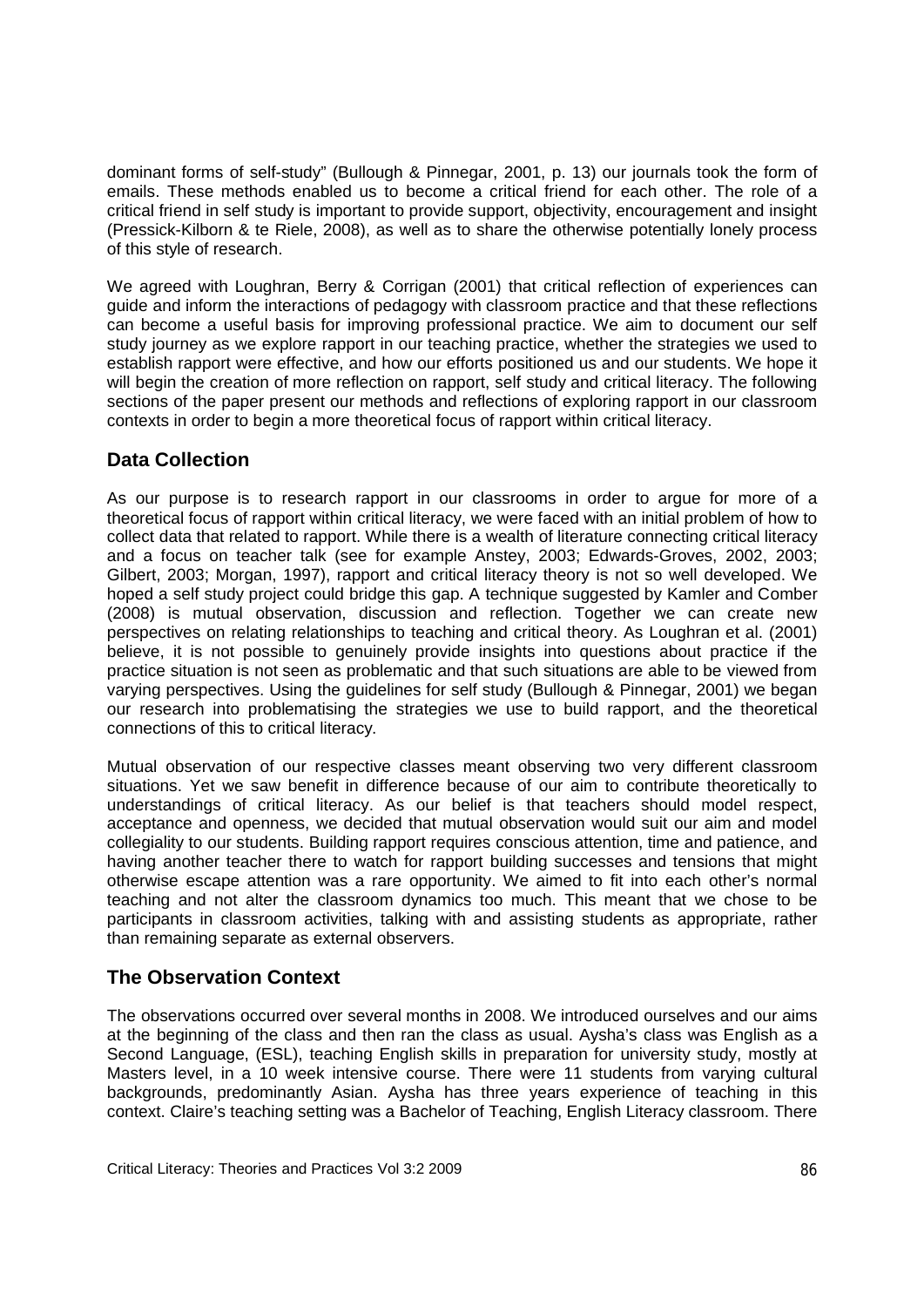were 20 students in this setting with the majority from a singular cultural background. Therefore, the two classroom contexts were quite different.

The students were of similar ages in both groups and were highly motivated. They responded well to sharing their classroom. After each class, our observations and ideas were sent in emails to each other as a way of introducing concepts which we could discuss later in person, during weekly meetings. In this way, our collaborative self study reflections grew over time. To demonstrate, we have each chosen an example from each of our classes in which to further explore a tension of rapport. The nature of a collaborative self study means that we each saw quite different positives and negatives in each other's teaching and we both felt we had a genuine goal at stake – maximising our student's learning and our student-teacher rapport.

As this was our first attempt at a self study of this nature, we were focused on our own roles and did not involve the students in the research or ask for their reflections on rapport. This was a missed opportunity that we will be mindful to include in future self study attempts.

### **Problem: Aysha's Class**

Aysha: In my classes the students were compliant and waited to be teacher directed. They were quite reluctant to engage in active discussion or critique. I felt the class lacked a strong sense of cohesion or rapport from which to engage in risk taking or transformative thinking. The curriculum was designed from a skills perspective and the students seemed to want me to transfer my knowledge to them, rather than to engage in critical or reflective independent thinking. For example, they would continually privilege my answers in everything from vocabulary choices to short answer questions. As a native English speaker they seemed to be trying to emulate my responses rather than produce their own (in my view richer) interpretations. This was despite my efforts to praise answers that had a 'different take' to my own and my continual emphasis on developing an individual style. I felt like my aim of positioning myself alongside the students as 'collaborator in learning' was in tension with the students' positioning of me as expert.

Claire: I know how important a critical pedagogy is to Aysha's theoretical position. I could see how she attempted to introduce the students to critical ways of thinking, however the students were reluctant to engage in any kind of criticism of the texts they were reading. I do not think Aysha was explicit enough in encouraging the students to do this. The emphasis remained very skills based and very structured with little movement from the pre-determined structure.

Aysha: From discussions with Claire after her observations I can see how my role in devising goals, running activities, drawing out responses, directing discussions and giving feedback really hampered my ability to be perceived as 'collaborator' with the students. I think I also need to share control of these other aspects of learning in order to achieve the level of rapport I sought. Respect, praise and encouragement are important, but successful rapport for me now also means creating a classroom where students share in developing the classroom objectives, methods and evaluations of their own learning.

### **Problem: Claire's Class**

Claire: My problem occurred when the students were running workshops in small groups. One group taking the class consisted of two males. They were exploring assessment, including self and peer assessment through a multimedia class focusing on Lewis Carroll's poem 'Jabberwocky'. The class was fun, engaging and creative. However, the critical analysis of

Critical Literacy: Theories and Practices Vol 3:2 2009 87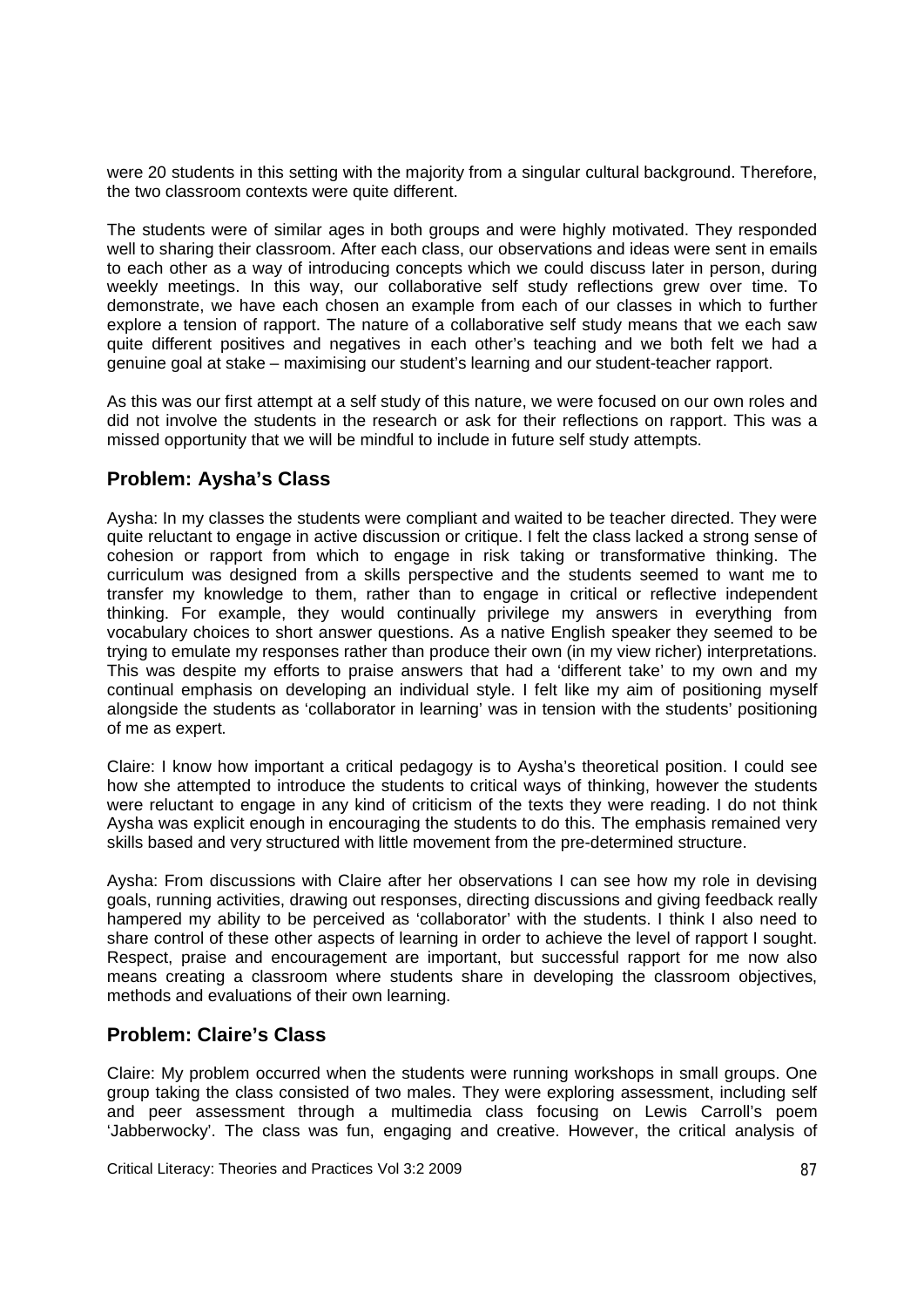assessment that I had asked for was largely absent. I praised the group highly and on reflection wondered whether I had privileged rapport building over making the shortcomings of the tutorial a teaching example for the class as a whole.

Aysha: Even though I had observed Claire before and never noted any problems of rapport, I found that on this occasion Claire was particularly effusive with her praise and it seemed to me that her efforts to position the students as responsible for the lesson actually had the reverse effect on the students, making them more resistant to accepting the structure of the tutorial. The confusion over who was 'teacher' of the class meant that there was no critique of the group running the tutorial or of assessment in general. I knew this was not Claire's intention.

Claire: At first I was doubtful of Aysha's remarks because I felt the initial success of the class, but Aysha's comments really helped me to reflect as they are a timely reminder of the tensions and conflicts that exist in our pedagogy. I now realise that I had made the very response that I planned not to do and that I had forsaken my theoretical position for the development of rapport, which turned out to be unsuccessful. My praise did not help develop the kind of rapport I desired, and I could feel an uneasy resistance. The examination of my teaching practice in order to make changes to the pedagogy has been significant to me. There was part of me which wanted to reject Aysha's comments and to convince myself that I had done the best at the time. However, after some reflection, I was able to realise that Aysha's role as a critical friend was to highlight potential points for change, not to place blame.

### **Strategies for Building Rapport**

The self study methodology we employed highlighted two particular problems of rapport in our classrooms, but it did not suggest ways to overcome these problems. We discussed the strategies we feel we use to build rapport to determine which ones we used most confidently and which ones we needed to improve. We felt this would aid understanding of the problems that emerged in our classes and might help us to resolve difficult situations in the future. As we are both teachers of adults at University, with strong interest in teaching of English in school settings as well, we wondered how theory from teaching adults might cross over to theories of teaching at any age. We have chosen some of these strategies to discuss in more detail here.

The first strategy for building rapport that we agreed was important was to recognise students' diverse and different backgrounds. This includes understanding of their culture, needs, interests, skills and personalities and requires time to get to know the students.

Claire: Some of my students have children and it is important for me to be conscious of the difference in the amount of their time, focus and energy this causes. Looking at photos and discussing children provides a useful rapport building technique, just as discussing families with children is a common way to build rapport. Discussing how young children learn has very important implications for how everybody learns. I have tensions in recognising and accepting that many students put their professional work last in their list of priorities because I expect the highest standards from them and find it difficult to accept that study is not their first priority because of family and social duties. I do not think that Aysha experiences these difficulties because her students have so much at stake and expect to have to work really hard.

Aysha: I agree, overall my students do commit thoroughly to the course, perhaps because of the short time frame or because of the high stakes. In my short courses, it is easy to not find out about family until well in to the 10 week time frame. However I disagree on the point of accepting a lower commitment because of family and social duties. I feel that life experiences add a great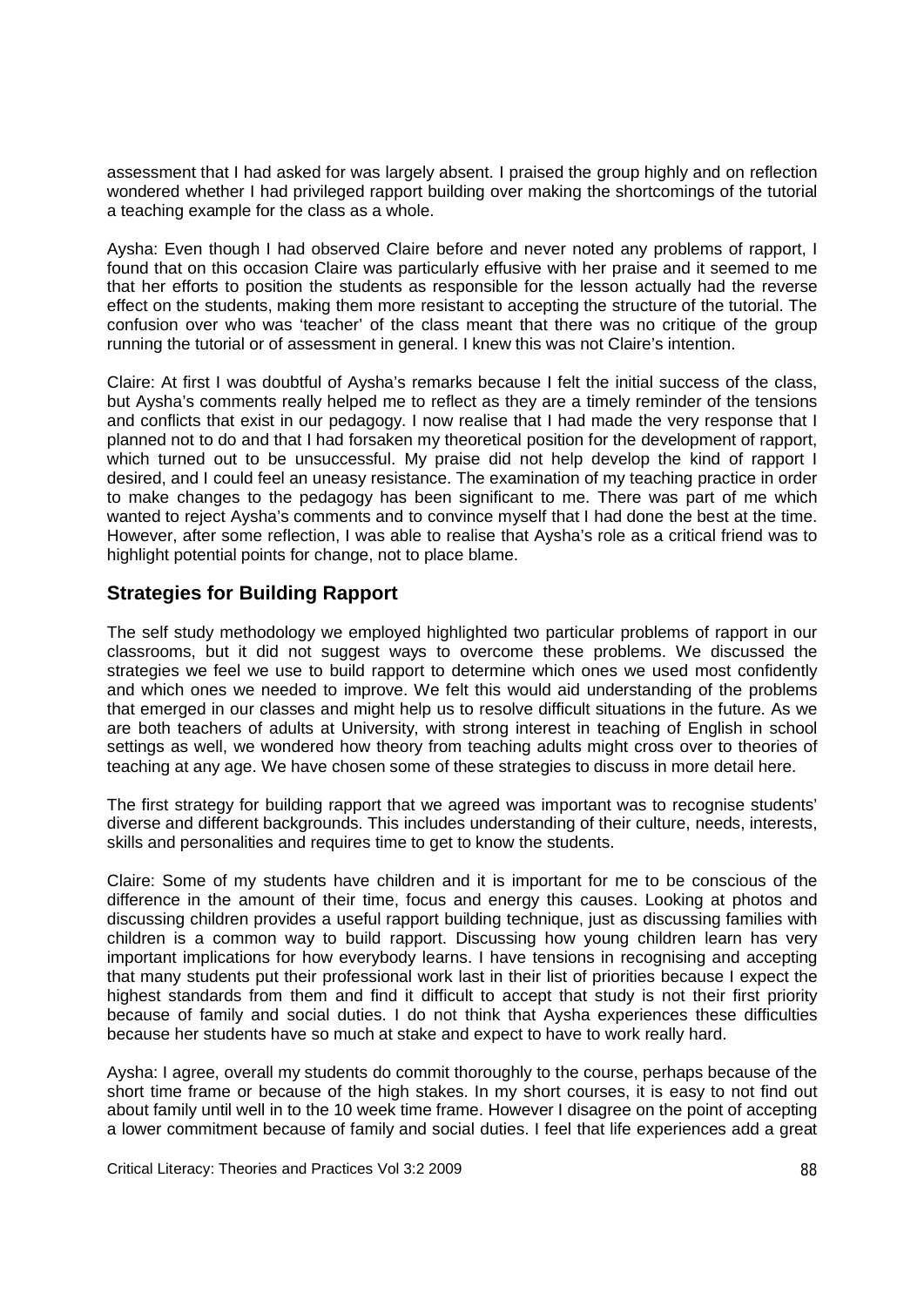deal to my students' capacity to bring their own insights and reflections to the classroom and therefore be able to challenge and transform the texts we use. I think this is a big difference between the backgrounds of my class and Claire's.

The next strategy we decided was important for overcoming problems of rapport is to remember that each student is an individual and to make time for one on one contact with each student, where possible. In large classes this can be a particular challenge.

Aysha: For me this is a simple way of remembering the first point, to treat each student on an individual basis means taking into account everything that makes them individual.

Claire: I think that in some ways it is easier for Aysha to treat her students as individuals because her classes are so small. She can talk to each student during every class. For me it is difficult to treat each student as an individual much less make a personal connection with them each class even though I recognise the importance of doing so. The larger the group becomes the more difficult it is to talk to each student in every session. I am very aware of the importance of this and yet I know that I do not always get or take the opportunity. In smaller classes it is easier to think you are addressing each student individually, but even then this is not always actually achieved.

Another strategy for building rapport is to try to indicate possible links between knowledge and life, but allow students to make their own connections. This means accepting that students will understand and use the information we teach them in different ways.

Aysha: The skills I teach for university study in Australia reflect our western culture, for example, linear, individualistic, evidence based arguments. This is often quite different for my students from other cultures and the comparison often allows them to learn a great deal about their own study culture.

Claire: I realise the challenge that Aysha has. Maybe it works well for her in that the students are so willing to please. I do not find this the case with local students. Many of them think that they should pass with out doing much work and they resist doing any reading. One of the problems I find with many pre-service students is to how to help them make connections between their own experience, knowledge of the classroom, and pedagogy. Many of them have not experienced the classroom since their student days. Their subsequent learning has been focused on their own personal, independent achievement and their thoughts about teaching which have often been influenced by media versions of teaching. They find it difficult to see the importance of collaboration and negotiation. Many find the challenge of reading daunting, thinking that teaching must be easy if only one is given the strategies to do so.

We believe that reflection is an essential tool for learning, in all contexts. So openly fostering skills of reflection are important for overcoming problems of rapport. Yet the need for reflection to connect theory and practice may not always be clear to our students, even though we feel this is a crucial aspect of reflection.

Claire: Reflection is particularly important in the Bachelor of Teaching to relate theory to practice. Recently I have been reflecting on the use of the word 'theory' and wonder if it is the best word to use. The popular press often reports that experience of the classroom is more important than theory. Yet we would not accept that our doctors and lawyers have no knowledge of their field except for direct experience. We mainly use reading, writing, discussion and reflective journals to help students critically reflect, but I think my demonstration of mutual collaboration with Aysha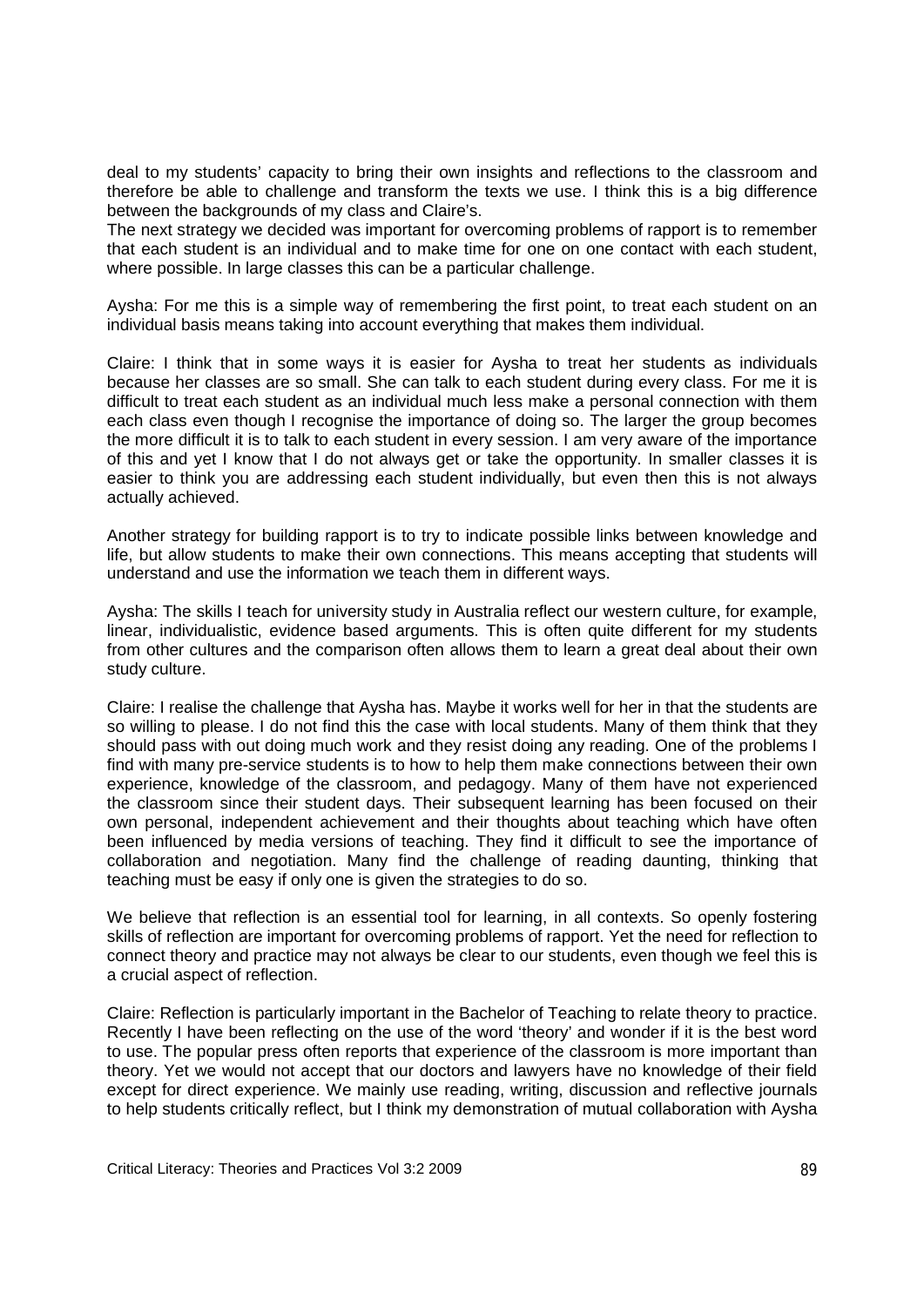highlighted the need for ongoing professional learning and modeled critical reflection done in a different way.

Aysha: I think theory is crucial to the professional development of teachers, particularly teachers in training as it provides insights into experience that would otherwise never be achieved. I hope our work modeled a way to combine theory and practice, although I am not sure how successful it was for Claire's students as I think they resisted making the connection between us and their future professional careers.

Claire: As we want critically informed teachers who are able to make decisions based on knowledge of theory and practice I agree that it is not good enough to try to disguise the importance of theory. In fact it has been through this critical self study that I have become even more determined to encourage students to make theory an important part of praxis.

Another strategy we decided could encourage rapport is to consider levels of inclusivity – race, gender, class – of subject material and context in the classroom (Rowan, 2001). We believe this can be achieved through engaging students in discussions about equity whenever possible, although it can be difficult to achieve the high level critique of social structures that can be required.

Aysha: Much of my material concerns white American theory linked to different cultures. It is useful to compare this with students' own opinions and experiences. Sometimes the texts are biased or even incorrect but this is useful for me to show that texts are constructs and need to be critiqued. Once the students see this they are far more likely to feel able to criticise or disagree with an author's argument.

Claire: I know that I try to help the students to critically reflect on issues like inclusivity. Aysha has much more of a struggle. My class had one very successful session doing this, but I do not think that we spent enough time to make it meaningful. The pre-service teachers are still at the stage where teaching is about their actions and not about the students and what they might actually learn.

An important aspect of critical literacy is making power relationships in knowledge construction explicit, including the knowledge construction of texts (Rowan, 2001). We believe this aspect to also be important for establishing rapport.

Aysha: I try to make explicit the western knowledge constructions that are validated in the sorts of texts my course uses, especially as they are relatively unfamiliar to my students. I aim to teach the students to interrogate these assumptions and to find alternatives more fitting with their own cultures.

Claire: I noticed the effort that Aysha made to show how western knowledge is constructed but the students had great difficulty in understanding this notion and although encouraged to give their own opinions, they were mostly silent. In my class I tried very hard to provide the opportunity for the students to examine the nature of knowledge and its constructedness, but in the end I think that my group of students remained very much of the view that any knowledge is knowledge and the purpose of teaching English is for the students to have fun. It did not have the opportunity to become the kind of transformative critical literacy class I might have hoped for.

Aysha: I agree. I too feel I missed an opportunity for more transformation, because although I take great pains to show how western knowledge is only one type of knowledge – which the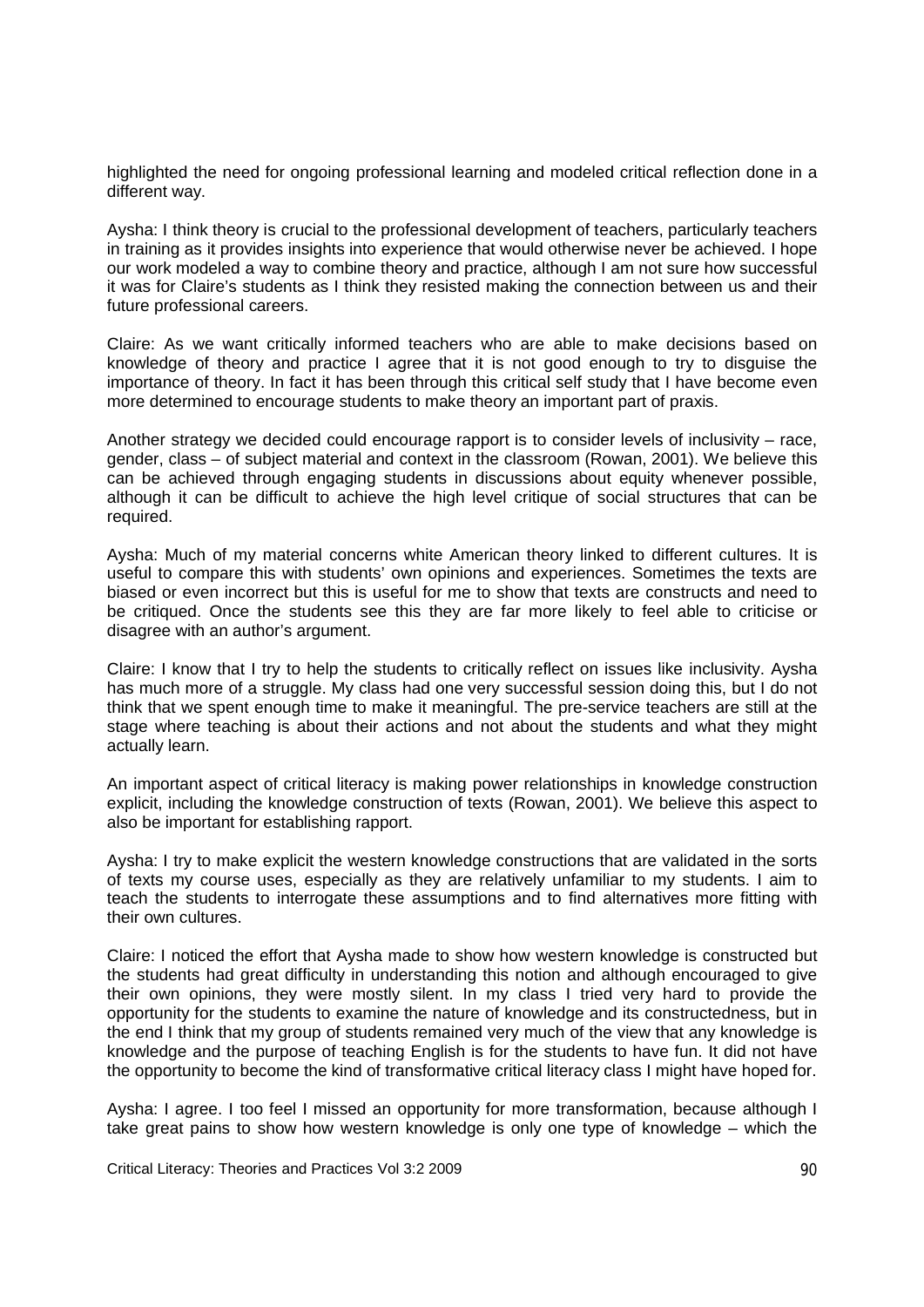students are evidence of! – they still privilege the western style because they have chosen to come to a western country for further study and because they know it will earn good marks. However, I always feel disappointed that from such rich cultural diversity I end up endorsing only one way of being and thinking and one (academic) value system.

Making power relationships between teacher and student explicit is one way in which critical literacy can help to promote rapport. It is also a way in which critical literacy cannot work without a certain level of rapport, because power in the classroom cannot be shared, and an effective learning environment maintained, unless there is sufficient rapport between teacher and students.

Aysha: Having Claire come to observe my classes I tried to emphasise that I was still learning and therefore build common ground with my students. This is also easier because my students are adults and have a different perspective on life-long learning, but Claire also made me realise this is an area I still need to improve.

Claire: I hoped that having Aysha come to my classes would help break down the power relations that the students had constructed between us. I think that it did at the beginning, but I wonder if the students soon reconstructed Aysha as teacher and then resisted the authority of the role they constructed. Aysha and I have a very trusting relationship and this involves the capacity to be honest with each other. This helped a great deal in our self study project. We realised that we needed to clarify for ourselves some of the characteristics which we thought would help us to establish rapport. We came up with the following:

- Build openness and democracy
- Share authority and responsibility for learning
- Promote points of commonality
- Provide variety in each lesson, to suit different learning styles
- Be aware of the effects of context (what is happening outside the class)
- Be aware of the links between self esteem and learning and help learners respond positively and constructively to mistakes and those of others

• Use body language that is open, relaxed, interested, approachable and reassuring (i.e. eye contact, smiling, appropriate gestures etc.)

• Be available to talk with students outside of class times and make an effort to get to know them, as individuals, as much as possible.

There may be other points to add to this list and we would welcome others' reflections on establishing rapport. In thinking about rapport building techniques, we noticed that theory crosses over easily between adults and children and that being acutely aware of the processes that we use to develop relationships is at the core of implementing each strategy. We also believe that self studies are most helpful in problematising our implementation of these strategies in order to evaluate their success and that collaboration with a critical friend is a key part of making this process both possible and rewarding.

A challenge we encountered, which made it very difficult to implement the kinds of strategies for rapport we wanted, was a kind of student resistance to inclusion, which was perhaps not intentional. The students positioned us as 'teacher' – as an expert in control of the knowledge. As the teacher, we had responsibility for the learning, so the fault lay with us if the learning was not successful. The students resisted us trying to share power, because with power comes responsibility. Therefore, we now consider an understanding of positions of power and resistance central aspects for understanding rapport.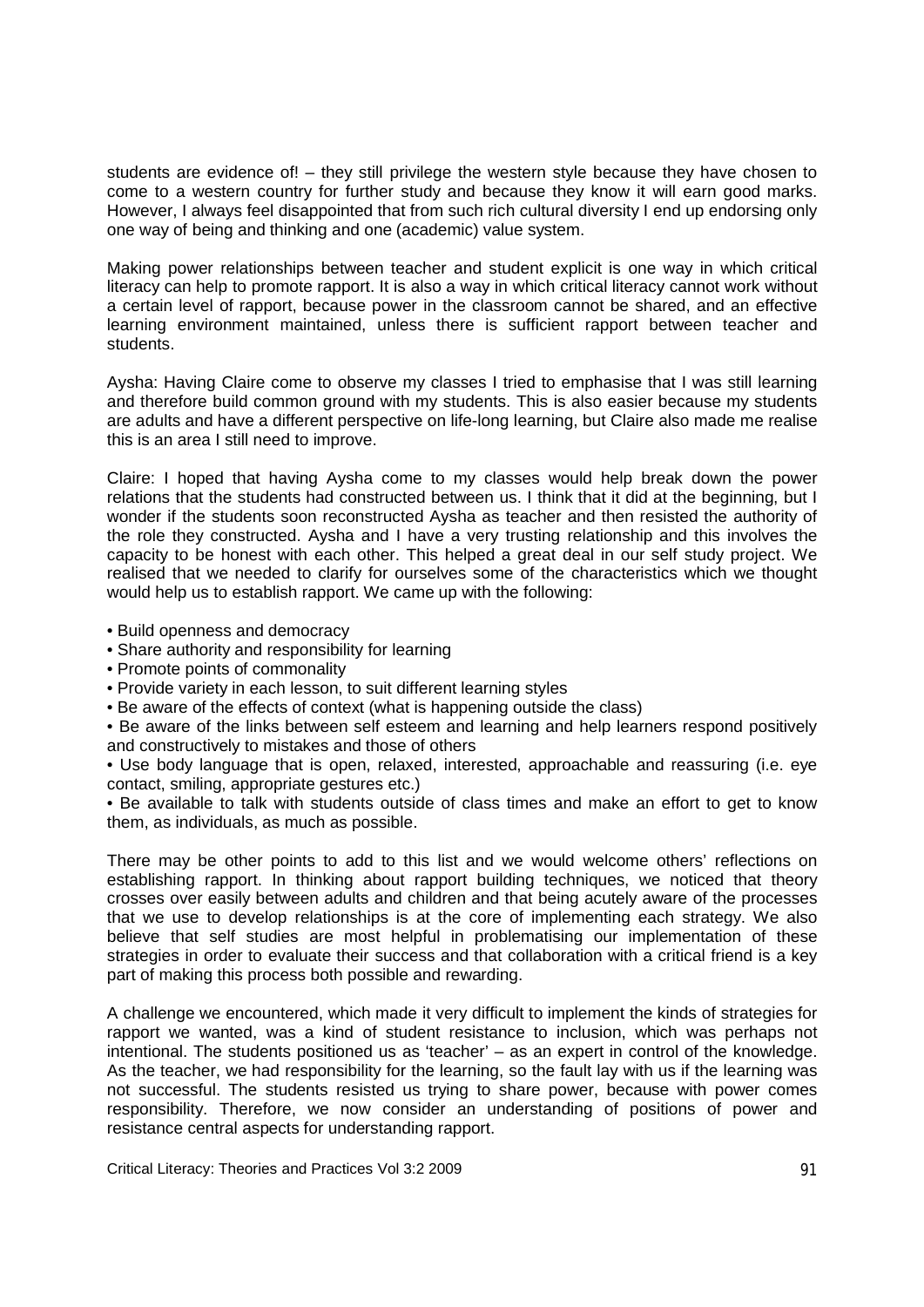#### **Resistance**

Aysha's students seemed compliant on the surface which created a form of resistance because she was trying to develop their independent critical skills. On the other hand Claire's students were resistant to confronting their assumptions of how students learn. Disconnects between pedagogical intentions and outcomes can occur in many ways and the reasons are often hard to see. However, critical reflection and self study enable problems to be examined and learned from. Self study brought to light unique insights into our classrooms and our supportive relationship enabled us to highlight for each other where possibilities for transforming these might occur.

From our attempt at self study research we were reminded of how much people and personalities vary and how differences and occasional clashes are inevitable. We have come to further understand that personality is only one aspect of developing rapport and multiple strategies and theoretical understandings of rapport are necessary. We have had renewed experience of the challenge of teaching and continue to embrace working with a variety of people. We also have an exciting new research methodology to continue to learn about and practice.

Classroom rapport is not based on like, but respect and acceptance. This means expecting and accepting differences and finding common ground to maintain "unconditional positive regard" (Cowan, 2006, p. 200). As LoBianco, Liddicoat and Crozet (1999) encourage in cross cultural communication, rapport in challenging circumstances needs to find a 'third place' outside of comfort zones, which accepts strangeness and misunderstanding as normal on the way to finding points of connection and a common perspective. In some classes rapport building techniques will need to be explicitly taught, in others only encouraged because rapport is the unpredictable result of the different mix of personalities, needs and behaviours created in each new class.

As Aronowitz and Giroux (1991) bring to light, the term 'students' creates an impression of a homogenous group. Obviously this is not the case. Every student will not respond to particular rapport building strategies in the same way. Resistance to rapport is normal and positive as it forces teaches to think creatively about new ways to create connections. Resistance can also come from the teacher if the teacher resists the position the students demand, or simply if there are personality clashes. In this situation critical reflection and honesty is essential. Self study, particularly in a collaborative way, is also a useful way to explore personal forms of resistance.

Resistance can be a way to open up new ways of thinking and being and prove fertile ground for building lasting connections and transformations: "students' resistance can reshape school knowledge and social relations" (Luke, 1997, p. 7). In our self study experience, we have further cemented our belief in the connection between relationships and critical theory and transformed our understanding of how we establish rapport. Although it can be challenging to create rapport in some circumstances, it is essential if we are to achieve meaningful teaching.

Relationships in the classroom involve complex, dynamic processes of rapport, learning and power which are never fixed or unidirectional. All school work requires learning about the appropriate forms of language and behaviour which are inherently linked to social considerations of class, gender, race, age, status and location. Getting 'school' right, in terms of what, when and even how to speak in line with these social constructions "is not just a matter of being able to converse competently, but a matter of becoming competent in the terms that each teacher designates as competent" (Davies, 1993, p. 39). This is socially and culturally dependent, but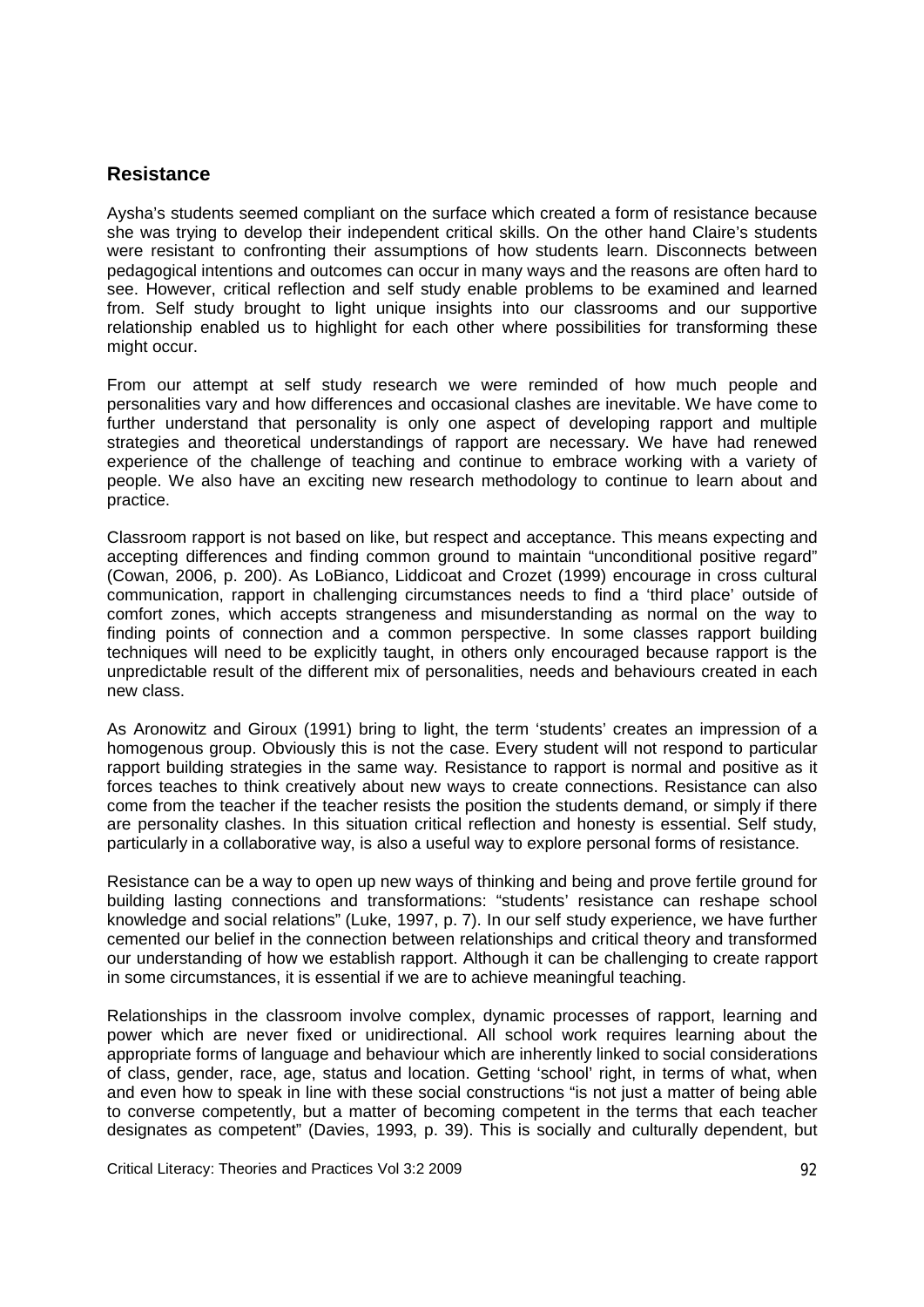often normalised, invisible and 'obvious', which makes it "difficult for both teachers and students to interrupt it" (Davies, 1993, p. 40). Teachers who advocate critical literacy need to apply critical theory to both the activities and the practice of teaching. If teachers are able to make explicit the constructed world that is their classroom, they can open the production of 'the rules' for everyone to contribute to. These rules include the conventions and styles of student-teacher interactions. Student teacher interactions have to change to successfully implement critical pedagogies, because critical pedagogies aim to share power in a way different from the traditional student teacher roles. If teachers can learn to see the relationships they foster in the classroom they can become aware of how these position power and authority. Self study and reflection are steps towards understanding practices of student-teacher interactions and moving towards change.

Teachers in adult education accept that they do not know everything their students know, and adult students accept that teachers are not perfect sources of knowledge. They need to choose to work together to extend each others' knowledge. This choice necessitates a level of acceptance of each other and therefore a level of rapport. The same can also be said for teachers of adolescents and children. All learners need to take an active role in learning if it is to be meaningful. While traditional classrooms offer few choices in what can be learned and how it can be learned (Fairclough, 1992), choice can be made available in relationship interactions and learning styles. To enable real choice and agency for students, the teacher needs to be open to multiple ideas. If more answers than just the ones the teacher has in mind are accepted, students are empowered as real participants in the classroom (Freebody, Ludwig & Gunn, 1995). Similarly, the teacher becomes able to participate in the role of learner as well. Everyone can share authority and power and can critique others' viewpoints.

We believe self study is a key process by which critical literacy is able to examine the content and processes of learning as well as the relationships that support learning. If classroom relationships are made problematic through a critical self study, it becomes possible to see the relationships that are present in all of teaching in a new light and by using reflection, reframe events to create new understandings (Hamilton et al., 1998; Kosnik, Beck, Freese & Samaras, 2004).

Reflection is by nature an ongoing and often a solitary pursuit, but as we have found, reflection can be enhanced and made more dynamic with mutual collaboration, discussion and collegial support. Self study of the style presented here can lead to professional development and personal insight because personal narratives "can and should be used to improve teaching" (Jalongo & Isenberg, 1995, p. xxv).

### **Final Thoughts**

We believe critical literacy can achieve transformations of students' and teachers' ideas and lives by opening up assumptions to critique and change. This cannot occur just with the teacher's intentions, the student must take part in the process and therefore rapport is essential. Opening up our assumptions about rapport means problematising the rapport building techniques we use in classrooms and how these relate to our teaching theories.

This article offers an exploration of two teachers' classrooms through narrative, reflections and theoretical wonderings, as we scrutinise our professional practice and challenge each other to see things from a new perspective. In particular, it has questioned the theory-praxis nexus of rapport and rapport building strategies within a critical literacy. Our first attempt at self study has only partly answered our questions about understanding the theory of relationships and critical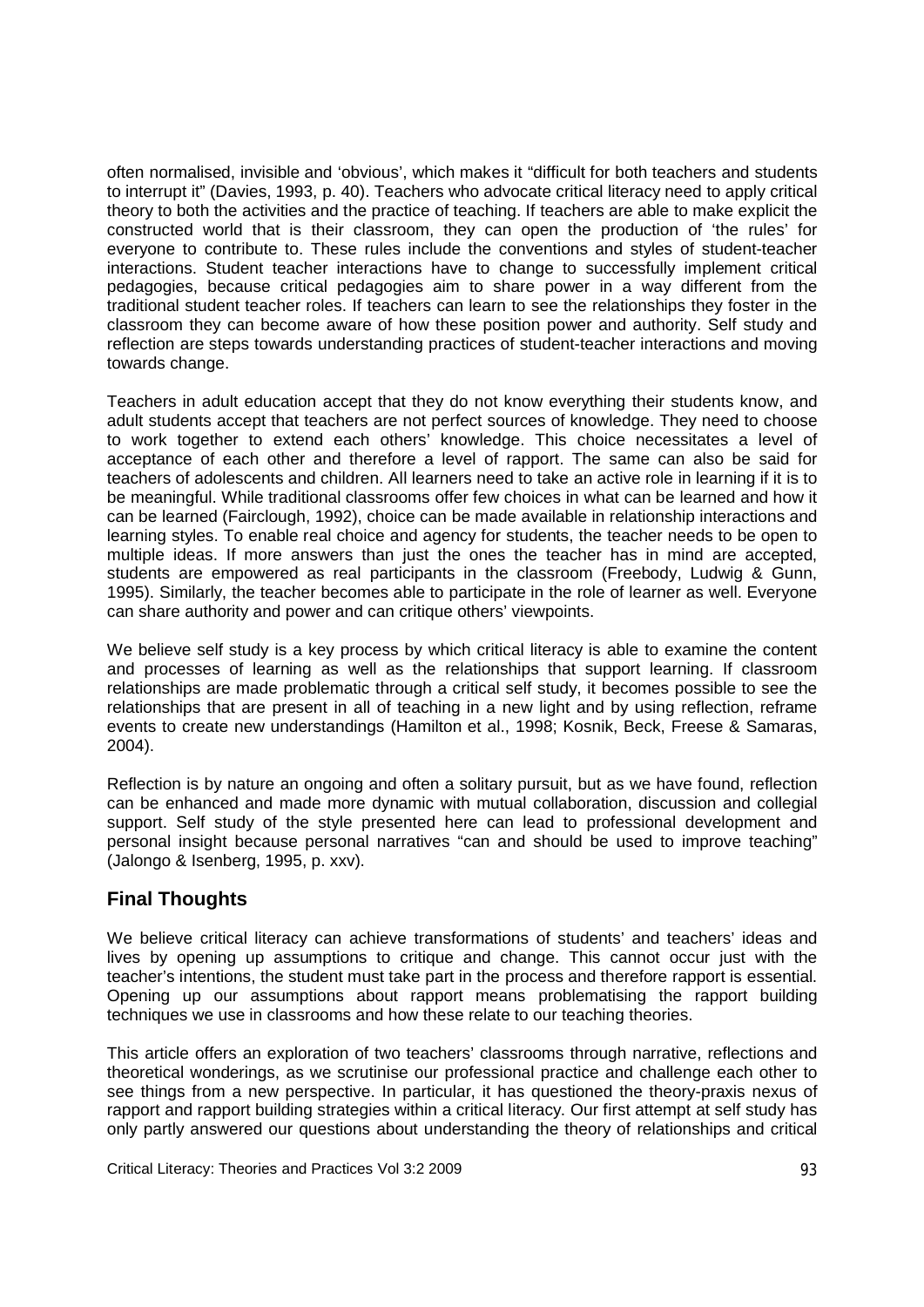pedagogies as well as how rapport is best achieved in the classroom, and there is still much to do in terms of realising the potential of rapport in successful critical pedagogies. We hope others will continue as we will, to engage theoretically with the role of relationships in critical theory, by working together to study the self as teacher and by strengthening the supportive, reflective and ultimately transformative relationships teachers, teachers-in-training and students need so much in these times of change.

#### **References**

- Anstey, M. (2003). Examining classrooms as sites of literate practices and literacy learning. In G. Bull & M. Anstey (Eds.), *The literacy lexicon* (2nd ed.). Sydney: Prentice Hall.
- Anstey, M., & Bull, G. (Eds.). (2004). *The literacy labyrinth* (2nd ed.). Sydney: Prentice Hall.
- Aronowitz, S., & Giroux, H. (1991). *Postmodern education: Politics, culture and social criticism.*  Minneapolis: University of Minnesota Press.
- Bull, G., & Anstey, M. (Eds.). (2003). *The literacy lexicon* (2nd ed.). Sydney: Prentice Hall.
- Bullough, R. Jnr., & Pinnegar, S. (2001). Guidelines for quality in autobiographical forms of selfstudy research. *Educational Researcher, (30)*3, 13-21.
- Cowan, J. (2006). *On becoming an innovative University teacher: Reflection in action* (2nd ed.). London: Open University Press.
- Davies, B. (1993). *Shards of glass: Children reading and writing beyond gendered identities*. St Leonards: Allen & Unwin.
- Edwards-Groves, C. (2003). *On task: Focused literacy learning*. Sydney: Primary English Teachers Association.
- Edwards-Groves, C. (2002). *Connecting students to learning through explicit teaching*. Retrieved September 14, 2008, from http://www.myread.org/explicit.htm
- Fairclough, N. (Ed.). (1992). *Critical language awareness.* London: Longman.
- Freebody, P., Ludwig, C., & Gunn, S. (1995). *Everyday literacy practices in and out of schools in low socio-economic urban communities*. Queensland: Griffith University.
- Gilbert, P. (2003). Gender, talk and silence: Speaking and listening in the classroom. In G. Bull & M. Anstey (Eds.), *The literacy lexicon* (2nd ed.) (pp.183-194). Sydney: Prentice Hall.
- Hamilton, M., Pinnegar, S., Russell, T., Loughran, J., & LaBoskey, V. (Eds.). (1998). *Reconceptualising teaching practice: Self study in teacher education.* London: Falmer Press.
- Jalongo, M., & Isenberg, J. (1995). *Teachers' stories: From personal narrative to professional insight.* San Francisco: Jossey-Bass Publishers.
- Kamler, B., & Comber, B. (2008). Making a difference: Early career English teachers research their practice. *Changing English, 15*(1), 65-76.

Critical Literacy: Theories and Practices Vol 3:2 2009 **94 12:2009** 94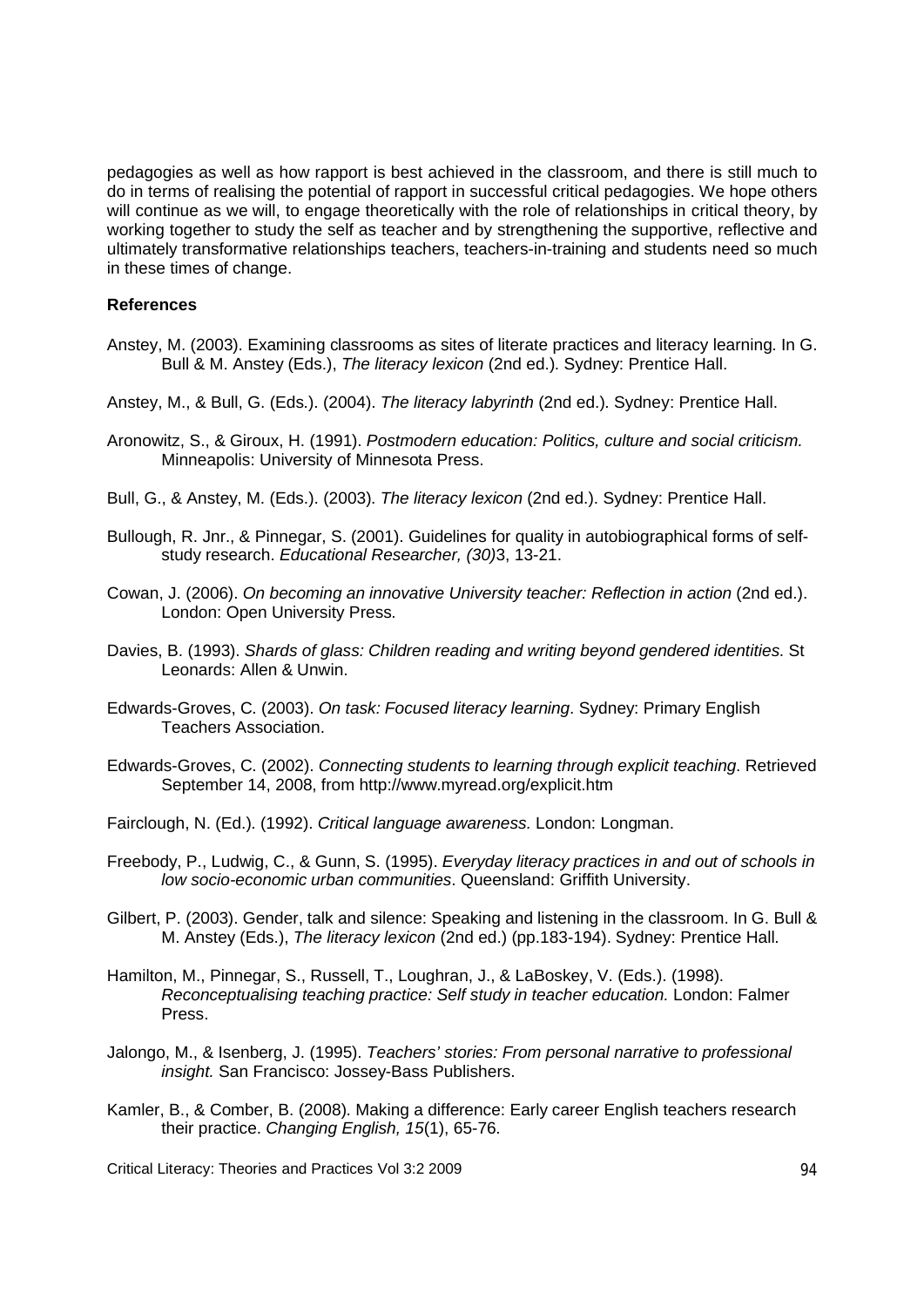- Kosnik, C., Beck, C., Freese, A., & Samaras, A. (2004). *Making a difference in teacher education through self-study.* The Netherlands: Springer.
- Lighthall, F. (2004). Fundamental features and approaches of the s-step enterprise. In J. Loughran, M Hamilton, V. LaBoskey & T. Russell (Eds.), *International handbook of selfstudy of teaching and teacher education practices* (pp. 193-246). Vol 1. Dordrecht: Kluwer Academic Publishers.
- Lo Bianco, J., Liddicoat A. J., & Crozet C. (1999). *Striving for the third place: Intercultural competence through language education*. Melbourne: Language Australia.
- Loughran, J. (2004a). A history and context of self-study of teaching and teacher education practices. In J. Loughran, M Hamilton, V. LaBoskey & T. Russell (Eds.), *International handbook of self-study of teaching and teacher education practices* (pp. 7-40). Vol 1. Dordrecht: Kluwer Academic Publishers.
- Loughran, J. (2004b) Learning through self-study: The influence of purpose, participants and context. In J. Loughran, M Hamilton, V. LaBoskey & T. Russell (Eds.), *International handbook of self-study of teaching and teacher education practices* (pp. 151-192). Vol 1. Dordrecht: Kluwer Academic Publishers.
- Loughran, J., Berry, A., & Corrigan, D. (2001). Once were science teachers. *The Qualitative Report, 6*(4). Retrieved July 15, 2008, from http://www.nova.edu/ssss/QR/QR6 4/loughran.html
- Loughran, J., Hamilton, M., LaBoskey, V., & Russell, T. (Eds.). (2004). *International handbook of self-study of teaching and teacher education practices*. Vol 1. Dordrecht: Kluwer Academic Publishers.
- Louie, B., Drevdahl, D., Purdy, J., & Stackman, R. (2003). Advancing the scholarship of teaching through collaborative self-study. *Journal of Higher Education, (74)*2, 150-171.
- Luke, A. (1997). *Theory and practice in critical discourse analysis*. Retrieved August 18, 2008, from http://www.gseis.ucla.edu/courses/ed253a/Luke/SAHA6.html
- Luke, A. (2000). Critical literacy in Australia: A matter of context and standpoint. *Journal of Adolescent and Adult Literacy, 43*(5), 448-461.
- Luke, A. & Freebody. (1999). A map of possible practices: Further notes on the four resources model. *Practically Primary*, *4*(2), 5-8.
- Morgan, W. (1997). *Critical literacy in the classroom: The art of the possible*. London: Routledge.
- Morgan, W., Gilbert, P., Lankshear, C., Werba, S., & Williams, L. (1996). *Critical literacy: Readings and resources*. Norwood: Australian Association for the Teaching of English.
- Rowan, L. (2001). *Write me in: Inclusive texts in the primary classroom*. Newtown: Primary English Teaching Association.
- Scrivener, J. (1994). *Learning teaching.* Oxford: Macmillan Education.

Critical Literacy: Theories and Practices Vol 3:2 2009 95